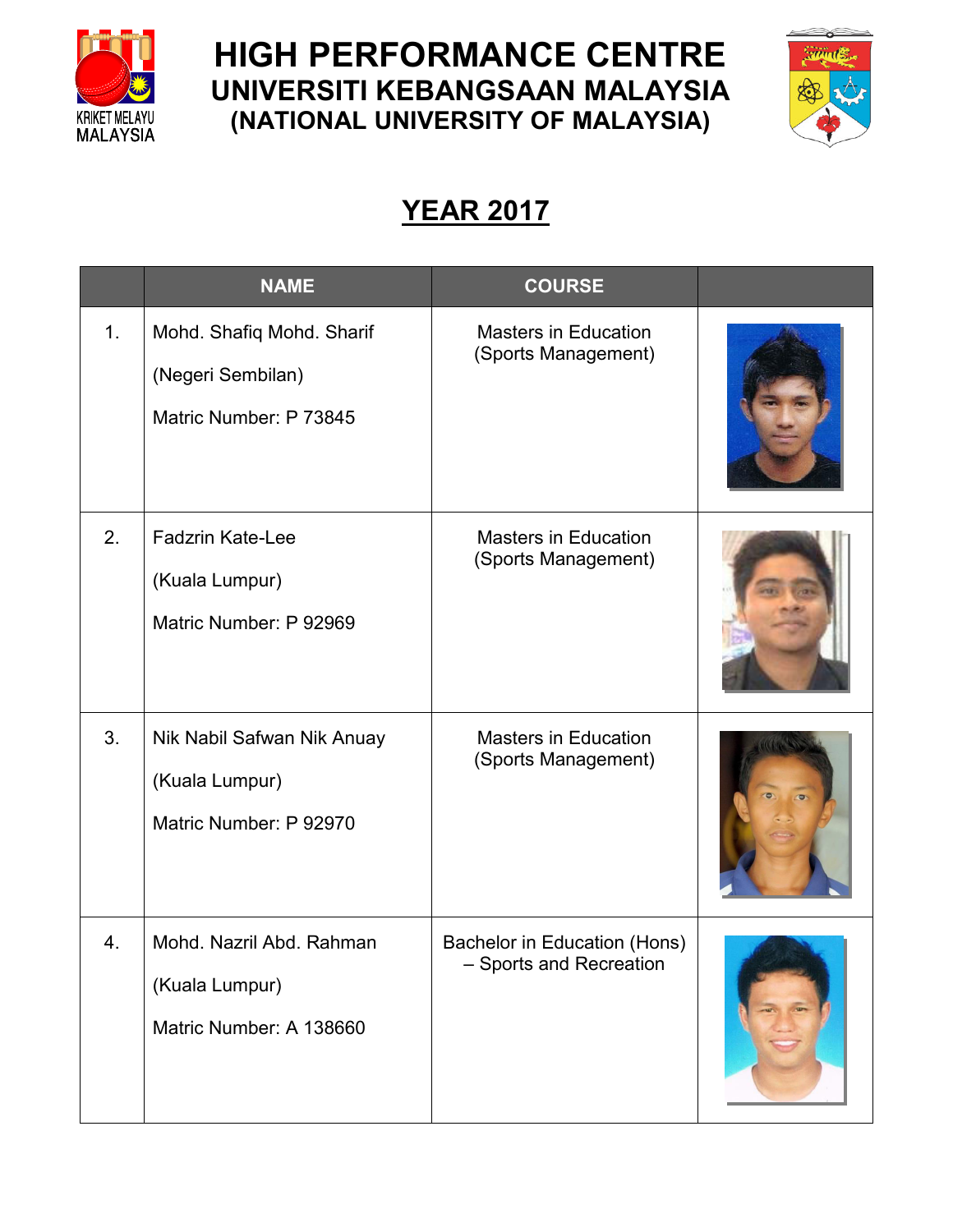| 5.             | Mohamad Fikri Makram<br>Wan Mohd, Rosdi<br>(Kelantan)<br>Matric Number: A 138648 | Bachelor in Education (Hons)<br>- Sports and Recreation |  |
|----------------|----------------------------------------------------------------------------------|---------------------------------------------------------|--|
| 6.             | Ahmad Adzim Yahaya<br>(Pahang)<br>Matric Number: A 142268                        | Bachelor in Education (Hons)<br>- Sports and Recreation |  |
| 7 <sub>1</sub> | Muhd. Fitri Mohd. Sham<br>(Selangor)<br>Matric Number: A 142281                  | Bachelor in Education (Hons)<br>- Sports and Recreation |  |
| 8.             | Noor Afif Ahmad Saufee<br>(Pahang)<br>Matric Number: A 146740                    | Bachelor in Education (Hons)<br>- Sports and Recreation |  |
| 9.             | Ahmad Fauzan Ab, Malik<br>(Pahang)<br>Matric Number: A 146743                    | Bachelor in Education (Hons)<br>- Sports and Recreation |  |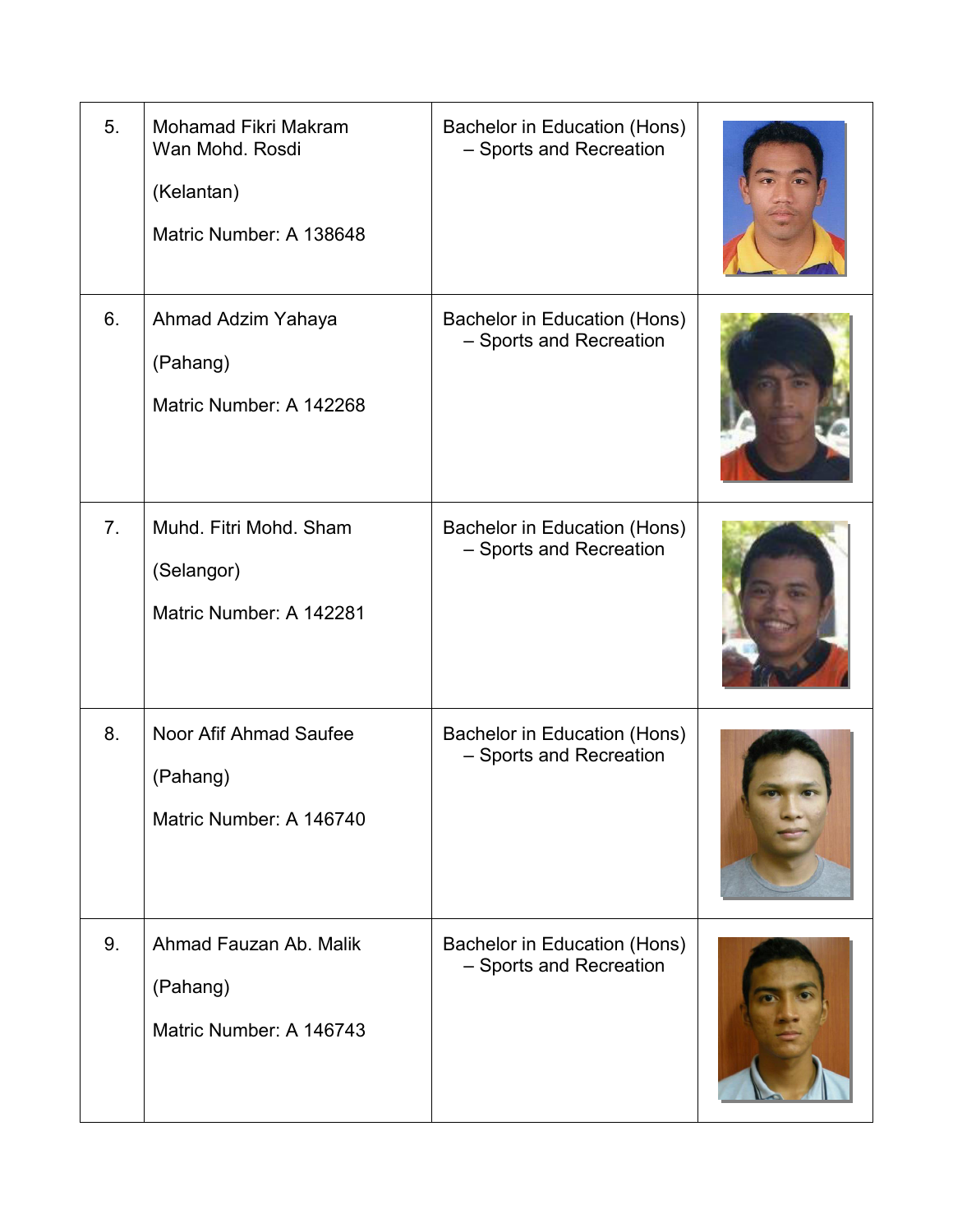| 10. | Che Wan Razlan<br>Che Wan Zalati<br>(Kelantan)<br>Matric Number: A 146742 | Bachelor in Education (Hons)<br>- Sports and Recreation |  |
|-----|---------------------------------------------------------------------------|---------------------------------------------------------|--|
| 11. | Ahmad Norhamizan Hamidon<br>(Selangor)<br>Matric Number: A 151569         | Bachelor in Education (Hons)<br>- Sports and Recreation |  |
| 12. | Amiruddin Azahar<br>(Kelantan)<br>Matric Number: A 152032                 | Bachelor in Education (Hons)<br>- Sports and Recreation |  |
| 13. | Muhammad Anwar A. Rahman<br>(Negeri Sembilan)<br>Matric Number: A 151570  | Bachelor in Education (Hons)<br>- Sports and Recreation |  |
| 14. | Muhammad Mahadi Muda<br>(Kelantan)<br>Matric Number: A 151568             | Bachelor in Education (Hons)<br>- Sports and Recreation |  |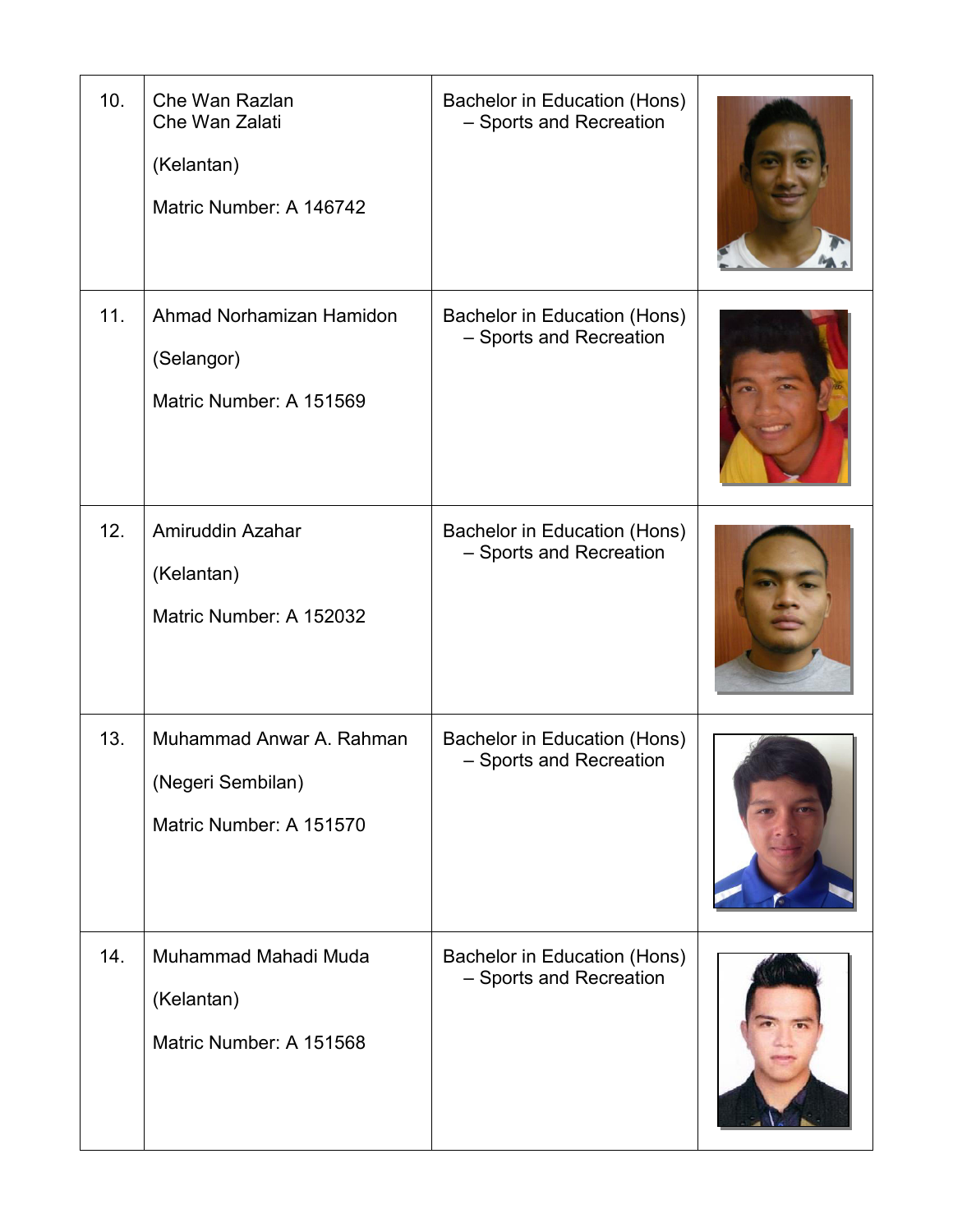| 15. | Muhamad Nasiruddin Mazlan<br>(Kelantan)<br>Matric Number: A 152009 | Bachelor in Education (Hons)<br>- Sports and Recreation |  |
|-----|--------------------------------------------------------------------|---------------------------------------------------------|--|
| 16. | Winifred Anne Duraisingam<br>(Selangor)<br>Matric Number: A 156759 | Bachelor in Education (Hons)<br>- Sports and Recreation |  |
| 17. | Ahmad Fahmi Mohamad Azmin<br>(Kelantan)<br>Matric Number: A 161770 | Bachelor in Education (Hons)<br>- Sports and Recreation |  |
| 18. | <b>Sudarmin Darwis</b><br>(Sabah)<br>Matric Number: A 161764       | Bachelor in Education (Hons)<br>- Sports and Recreation |  |
| 19. | Muhammad Amdam Wiliyoh<br>(Pahang)<br>Matric Number: A 161769      | Bachelor in Education (Hons)<br>- Sports and Recreation |  |